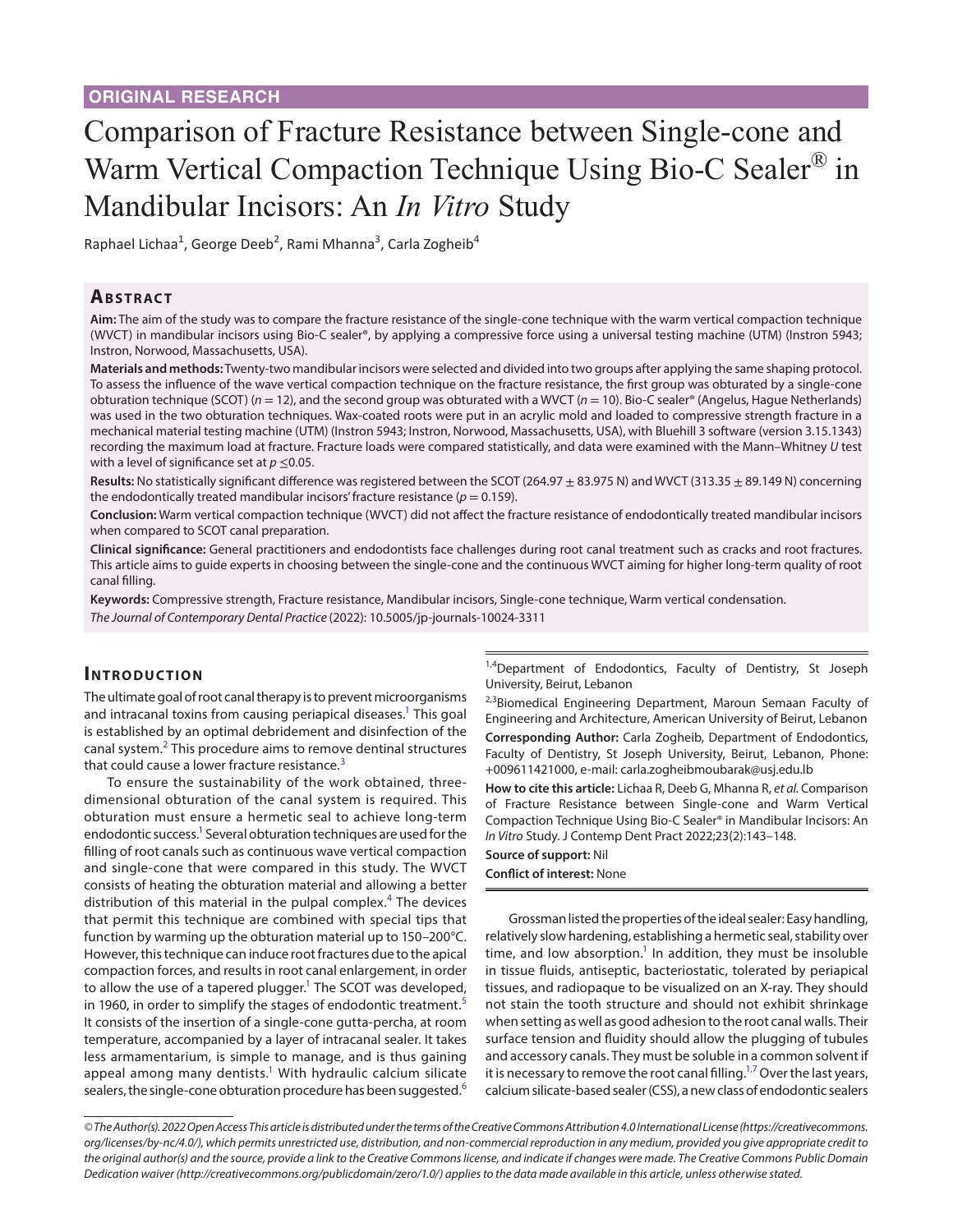was introduced to modern dentistry to overcome the disadvantages of conventional sealers. With the water absorption of CSS, minor expansion can occur. This is why these CSS sealers have excellent sealing ability and biocompatibility that ensure better obturation over time.<sup>[8](#page-4-7)</sup> Biomineralization is another characteristic of CSS. At the calcium silicate/dentin interface, it forms a tag-like structure. Since calcium silicate-based sealers attach micro mechanically to dentin, they improve dislocation resistance and reduce the gap at the interface.<sup>[9](#page-4-8)</sup> Bio-C sealer® (Angelus, Hague Netherlands), a type of calcium silicate-based sealer, has been used in this study.

According to the European Society of Endodontology, root fracture is one of the most common reasons for extraction of an endodontically treated tooth.<sup>10</sup> Root fractures can be divided into two major groups: Transverse horizontal fractures caused by severe trauma, and vertical fractures caused by an iatrogenic origin. $<sup>11</sup>$ </sup> The challenging part of diagnosing the vertical root fracture is determining what could have been the iatrogenic cause.

Nowadays, with the techniques of obturation evolving, what could be interesting is to determine if there is any correlation between the technique of obturation and the fracture resistance of the treated tooth.

The aim of the study is to compare the fracture resistance of SCOT and continuous WVCT on mandibular incisors, using a tricalcium silicate sealer (Bio-C sealer®); by applying a compressive force with the help of the UTM (Instron 5943; Instron, Norwood, Massachusetts, USA).

The null hypothesis states that the fracture resistance of teeth treated with the SCOT and teeth treated with the WVCT.

## **MATERIALS AND METHODS**

#### **Sample Selection**

After the approval of the independent ethics committee (USJ-2020-220), one hundred human mandibular incisors were collected randomly from a collection of extracted teeth due to periodontal problems. Radiographs (DBSWIN®) version 5.15.1. were taken in the buccolingual and mesiodistal directions to select teeth with one root. Then, the incisors were evaluated by axial radiological sections at 3, 6 and 9 mm from the apex using a cone-beam computed tomography (CBCT) (Newton VGI, NNT viewer). Mandibular incisors were selected with Vertucci's canal configuration type I, type II, and type III. Mandibular incisors with an old restoration, decay, calcified canals, type IV and V Vertucci classification, and roots with an open apex were excluded from the study. Twenty-two mandibular incisors were included and stored in thymol solution.

#### **Root Canal Preparation**

All the access cavities were realized in a conservative way. It was done using an 802,012 diamond bur. All the roots were prepared with E3 AZURE (25; 6%) (Endostar, Poland) and were operated with E-connect motor Pro (Eighteeth, Changzhou, China) following the manufacturer's instruction. K10 file was used for measuring the working length, followed directly by E3 AZURE (25; 6%) for shaping the root canal system till the working length. After each insertion, irrigation with 1 mL 5.25% sodium hypochlorite (NaOCl) was applied with a 3 mL syringe and a bevel-end needle that was inserted 2 mm from the working length. All the specimens were shaped to apical size 25/100, taper 6%. Final irrigation was applied with 3 mL of 17% EDTA, followed by 3 mL of 5.25% NaOCl as a final rinse.

All specimens were randomly divided into two groups, the first group was obturated by a SCOT (*n*= 12), and the second group was obturated with WVCT  $(n = 10)$ .

#### **Filling Procedure**

The experimental groups were filled using the following methods.

#### *Group I: Bio-C sealer*® *+ Gutta-Percha (G-P) (Single-cone) (n = 12)*

Each canal was fitted with an FM G-P cone. Bio-C sealer® (Angelus, Hague, Netherlands) was injected through the intracanal tip to fill the apical part of the canal, until the complete filling of the canal. The FM G-P (META BIOMED, South Korea) was introduced into the canal up to working length. Excess material was sheared off and condensed with a plugger 1 mm below the canal opening.

#### *Group II: Bio-C Sealer*® *+ Gutta-Percha-Continuous Wave Vertical Compaction (n = 10)*

Each canal was fitted with an FM G-P cone. Bio-C sealer® (Angelus, Hague Netherlands) was injected through the intracanal tip to fill the apical part of the canal, until the complete filling of the canal. The FM G-P (from META BIOMED, South Korea) was introduced into the canal 0.5 mm from the working length. After that, continuous vertical compaction was completed with EQV from META BIOMED SYSTEMS. A #0.06 tapered stainless steel plugger was pre-fitted to fit within 5 mm of the canal length. Placing the plugger deeper into the canal may enhance the flow of gutta-percha. In touch mode, the meta-system unit was set at 230°C. To remove excess coronal material, the plugger was put into the canal orifice and activated. With the meta-system unit, firm pressure was applied and the heat was activated. For 1–2 seconds, the plugger was rapidly moved. The heat was turned off by applying firm pressure to the plugger for 5 seconds. The plugger is then separated from the gutta-percha with a 1-second application of heat. The thermoplastic injection technique was used to fill the area left by the plugger (Gutta gun from EQV-meta-system).

All teeth were restored coronally with the same composite (Filtek Z250, 3M ESPE, St Paul, Minnesota, USA) that closes the class I cavity produced during endodontic treatment. All specimens were stored in a 100% humid environment at room temperature until analysis.

#### **Simulated Periodontal Ligament and Alveolar Bone**

To replicate the function of the periodontal ligament, a small layer of wax was applied to the root surfaces. After that, the wax-covered roots were individually mounted in plastic cubes and inserted in an acrylic mold up to 2 mm below the cement enamel junction (CEJ). After resin polymerization, the excess wax and resin were removed[.12,](#page-4-11)[13](#page-4-12)

#### **Fracture Resistance Test**

The teeth embedded in resin were placed on the compressive discs. The specimens were then subjected to loading with a UTM (Instron 5943; Instron, Norwood, Massachusetts, USA) [\(Fig. 1\)](#page-2-0). The specimen was compressed at a rate of 1 mm min<sup>-1</sup> until a fracture of the tooth was detected ([Figs 2](#page-2-1) and [3](#page-2-1)). Prior to starting the test, a 5 mm metallic spherical fixture<sup>[8](#page-4-7)</sup> was placed in the middle of the incisal board along the vertical axis of the tooth, contacting the flat root face on both mesial and distal sides to evenly distribute the load on the root surface, as an antagonistic tooth [\(Fig. 4](#page-2-2)).<sup>[8](#page-4-7)</sup> Where the incisor board was too sharp, a file was used to minimally flatten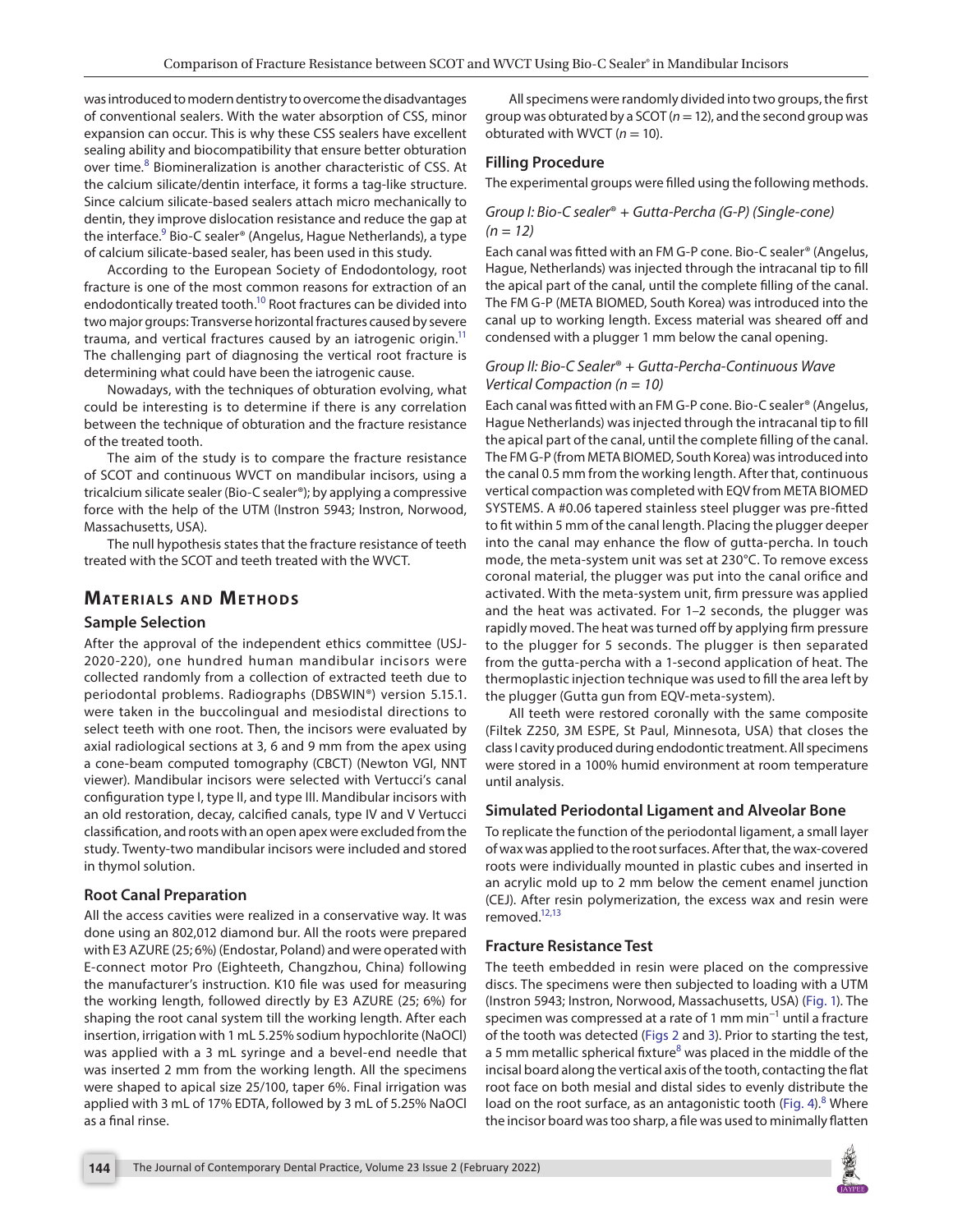

**Fig. 1:** The UTM (Instron 5943; Instron, Norwood, Massachusetts, USA) **Fig. 4:** Fractured crown after load used to compare the fracture resistance

<span id="page-2-0"></span>

<span id="page-2-1"></span>**Fig. 2:** Showing the compressive load at a crosshead speed of 1 mm min−1 of sample 9 in the SCOT group



**Fig. 3:** Illustrating the compressive load at a crosshead speed of 1 mm min−1 of sample 1 in the WVCT group



<span id="page-2-3"></span><span id="page-2-2"></span>

| Table 1: The maximum load in the two groups: SCOT and WVCT |  |  |
|------------------------------------------------------------|--|--|
|------------------------------------------------------------|--|--|

|           | Maximum load (N) |        |
|-----------|------------------|--------|
|           | <b>SCOT</b>      | WVCT   |
| Sample 1  | 226.90           | 390.76 |
| Sample 2  | 340.86           | 252.18 |
| Sample 3  | 163.49           | 395.87 |
| Sample 4  | 254.16           | 187.34 |
| Sample 5  | 196.77           | 410.82 |
| Sample 6  | 118.70           | 235.04 |
| Sample 7  | 340.74           | 210.03 |
| Sample 8  | 366.84           | 276.34 |
| Sample 9  | 320.43           | 401.95 |
| Sample 10 | 192.35           | 373.17 |
| Sample 11 | 304.91           |        |
| Sample 12 | 353.50           |        |

the surface so that the 5 mm spherical fixture could properly indent the tooth and not slip off the incisal board.

The load that indicated the first fracture (an abrupt loaddrop during compression), resulting in a peak development on the extension curve, was identified as the fracture threshold ([Figs 2](#page-2-1) and [3\)](#page-2-1). The load cell utilized was 1000 N, and the measurements were recorded in Newtons (N). The machine was connected to the Bluehill 3 software (version 3.15.1343) which collects all the information executed during the test.

#### **Statistical Analysis**

The data analysis indicates that the maximum load required for cracking the tooth to occur does not exhibit a Gaussian distribution. Hence, a nonparametric statistical analysis (Mann–Whitney *U* test) was used to assess if the WVCT could cause more cracks than the SCOT. Statistical analysis and graphical representations of data were done with SPSS software (IBM, Armonk, New York, USA).

## **Re s u lts**

[Figures 2](#page-2-1) and [3](#page-2-1) illustrate the compressive load at a crosshead speed of 1 mm min<sup>-1</sup> of one sample from each group. These graphs show in detail the maximum load a sample could withstand before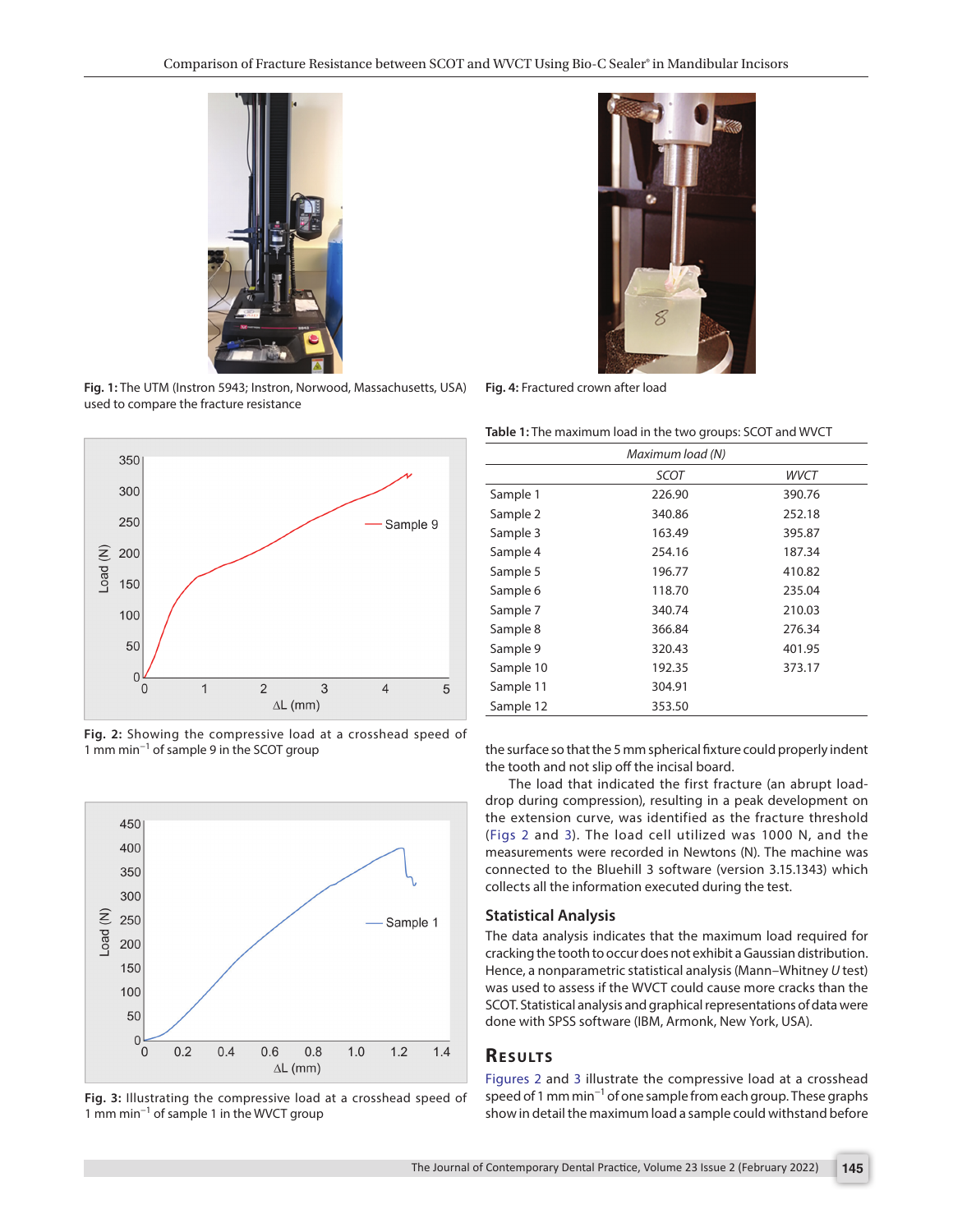

<span id="page-3-0"></span>**Figs 5A and B:** (SCOT and WVCT) Showing the distribution of the maximum load applied to the samples of the two groups SCOT (264.97 ± 83.975 N) and WVCT (313.35  $\pm$  89.149 N)



<span id="page-3-1"></span>**Fig. 6:** This box plot showing the distribution of the maximum load of the two techniques

an abrupt load drop. [Table 1](#page-2-3) summarizes the maximum load of every sample in each group. The distribution of the maximum load applied on the different samples of the two groups is also shown in [\(Fig. 5](#page-3-0)) and is presented in the box plot in [Figure 6.](#page-3-1) The Mann–Whitney test showed no statistically significant differences between the SCOT (264.97  $\pm$  83.975 N) and the continuous WVCT  $(313.35 \pm 89.149 \text{ N})$  on the fracture resistance of mandibular treated anterior. Thus the null hypothesis is accepted ( $p = 0.159$ ).

# **Dis c u s sio n**

Testing *in vitro* the maximum load an endodontically treated teeth can withstand before fracture may help understand and evaluate the mechanical behavior of these teeth. In this study, mandibular incisors were used because according to the literature, they have a higher risk to fracture due to their anatomical position.<sup>14</sup> The *UTM* (Instron 5943; Instron, Norwood, Massachusetts, USA) in this study was used to assess the fracture resistance. The protocol used is similar to protocols that tested the load on treated teeth such as Isufi et al., Monaco et al., and Zogheib et al.<sup>13[,15,](#page-4-14)[16](#page-4-15)</sup> The resin

replaced the alveolar bone and the wax layer acts as the periodontal ligament, in an attempt to simulate the oral situation as much as possible.

In this study, a comparison of two groups of treated mandibular incisors in which all access cavities are class I occlusal and all are restored by the same type of composite (Filtek Z250, 3M ESPE, St Paul, Minnesota, USA), without any post or coronal build-up. The protocol is thus established in order to eliminate other restoration parameters such as the type of coronary restoration, type of composite, etc., and to allow only the comparison between two obturation techniques with **Bio-C sealer**®. All the access cavities were realized by the same operator and in the most conservative way to minimize the bias. However, cavities may differ from tooth to tooth which could affect the results.<sup>17</sup>

On the contrary, no microscopic assessment of cracks, fissures or other areas of weakness has been performed on the teeth in question. However, De-Deus and Calvacante showed that preexisting microcracks evaluated under micro-CT do not play a role in the fracture resistance test in mandibular incisors roots.<sup>12</sup>

The compression test was performed using a 5 mm diameter ball which is placed with the long axis of the tooth at the level of the center of the incisal board. Using a universal testing machine (UTM) (Instron 5943; Instron, Norwood, Massachusetts, USA) communicates with the Bluehill 3 software (version 3.15.1343) which collects data in the form of graphs and displays the braking force in Newtons (N). The same concept of the machine was used in other studies such as Monaco et al., Zogheib et al., and Cavalcante et al.<sup>12,[13,](#page-4-12)[16](#page-4-15)</sup> On the contrary, some study protocols are based on an angulation of the compressive load relative to the axis of the tooth. This does not distribute the stress evenly over the entire tooth surface and may interfere with the results obtained.<sup>18</sup> In the present study, the compressive force follows the major axis of the tooth.

The maximum load on mandibular incisors with treated oval roots was assessed between the two groups SCOT and WVCT. The literature has shown that the prevalence of oval-shaped roots varies between 40 and 50% in mandibular incisors.<sup>19,[20](#page-5-3)</sup> The fracture resistance test in these oval-shaped roots has shown no statistically significant differences between the SCOT and the WVCT (Mann–Whitney *U* test = 0.159;  $p > 0.05$ ). These results provide evidence that a WVCT does not cause any excessive pressure on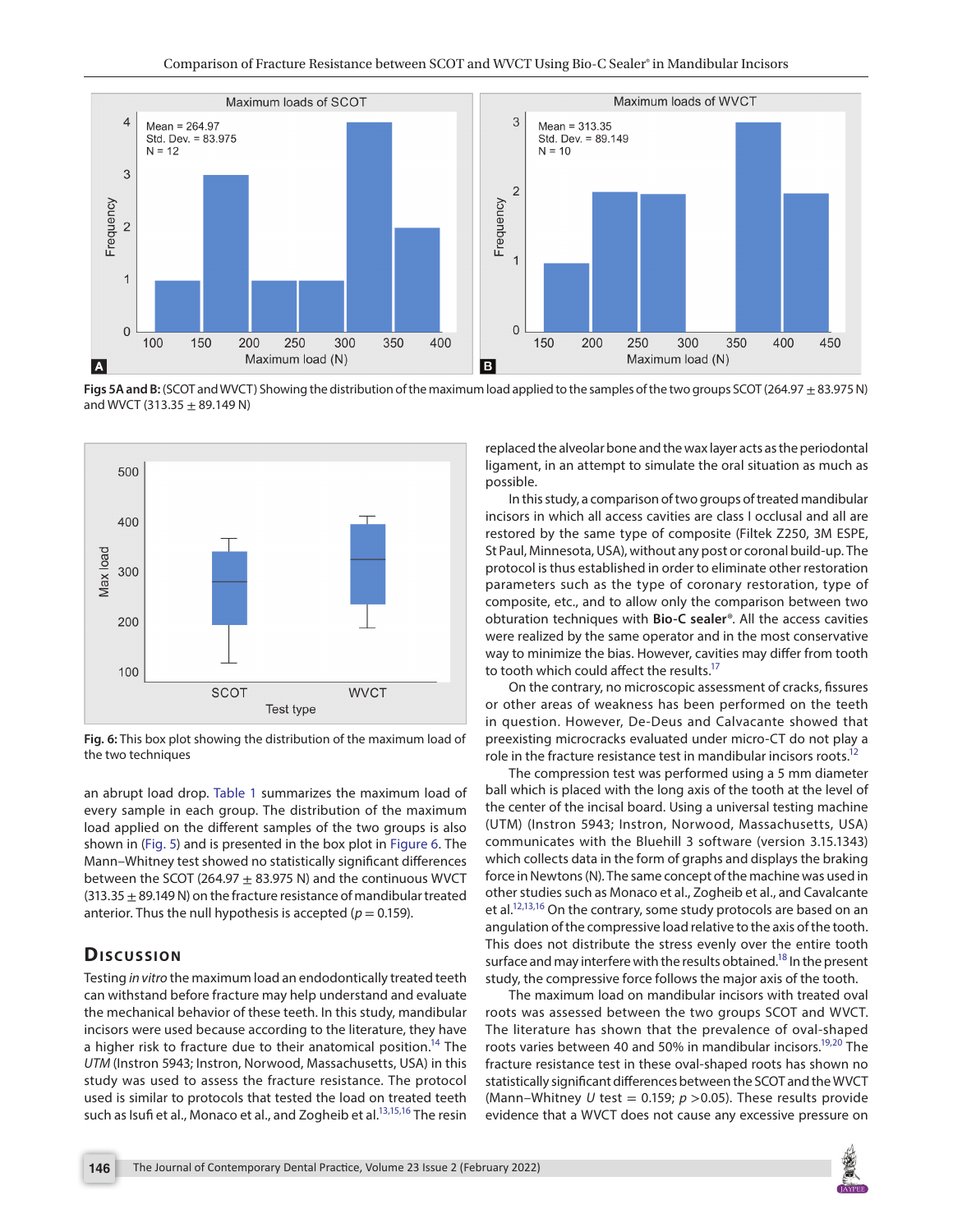dentinal walls that may produce more cracks than a SCOT. The null hypothesis is therefore accepted: There is no significant difference between the two groups. A similar result was shown by De-Deus et al., after assessment of dentinal microcracks after root canal filling procedures: GuttaCore (GC), cold lateral compaction, and warm vertical compaction under micro-Ct evaluation. The results of the study proved that root fillings in all techniques did not induce the development of new dentinal microcracks. $^{21}$  In addition, a fracture resistance test was used to compare MTA fillapex® sealer in WVCT and SCOT to different obturation techniques and sealers (AH Plus, Dentsply). Ersoy et al. showed no statistical differences between the two obturation techniques with both sealers, AH Plus and MTA Fillapex®.<sup>22</sup> Contrariwise, Capar et al. studied the effect of shaping, filling, and retreatment in different obturation techniques: Cold lateral obturation, single-cone obturation, and wave vertical compaction. The result of this article showed that cold lateral obturation and wave vertical compaction caused more cracks than the single-cone technique.<sup>23</sup> In addition, Capar showed that each step of the root canal treatment decreases the fracture resistance of the treated tooth. This means that every root canal procedure can cause cracks in any part of the tooth structure: coronal, radicular or corono-radicular.

In this study calcium silicate-based sealer (Bio-C sealer®) was used to compare the two obturation technique, WVCT, and SCOT. According to Mohammed and Al-Zaka, calcium silicate-based sealer (TotalFill® BC) presented significantly better results compared with other sealers considering the fracture resistance.<sup>[24](#page-5-7)</sup> This could be explained by the fact that calcium silicate-based endodontic sealers form a chemical link with the radicular dentin as hydroxyapatite is produced during the setting process. Another factor, according to the authors, is that it has a low contact angle due to its hydrophilic nature, allowing for easy distribution along canal walls. The results of the study agree with other studies performed in recent years.<sup>[25](#page-5-8),[26](#page-5-9)</sup> To further justify this point of view, further studies should compare fracture resistance in different obturation techniques.

For the statistical analysis, we were using the two-sided student *t*-test for statistical analysis of significance. However, after checking the distribution of the curves, the datasets for the SCOT and WVCT showed that the curves did not have a normal distribution. Thus the two-sided Mann–Whitney *U* test was used. Grande et al. reported that the wide range in standard deviation is statistically acceptable and normal due to anatomical and morphological differences in extracted teeth and efforts to minimize these differences are highly important.<sup>[27](#page-5-10)</sup> Furthermore, in a study published in 2015, De-Deus et al. did the sample size calculation<sup>21</sup> in which an effect size of 2.1 was estimated and put together with the alpha-type error of 0.05 and power beta of 0.95 parameters into an independent *t*-test family procedure (G\*Power 3.1 for Macintosh; Heinrich Heine, Universität Düsseldorf, Dusseldorf, Germany). To demonstrate statistical significance between groups, the output required a minimum of 16 teeth (8 per group). The sample size in the present study was 22 specimens, which is acceptable, and the wide range in standard deviation could be due to the variety in cavities and anatomical complexities.<sup>[21](#page-5-4)</sup>

# **CONCLUSION**

Based on this *in vitro* study, no significant difference was found between the SCOT and the WVCT. Warm vertical compaction technique (WVCT) did not affect the fracture resistance. Further clinical research could be beneficial to determine the ideal obturation technique resulting in the highest tooth fracture resistance.

## **ACKNOWLEDGMENTS**

This article is original and contains unpublished material. The corresponding author confirms that all the other authors have read and approved the manuscript and that no ethical issues are involved.

## **Re f e r e n c e s**

- <span id="page-4-0"></span>1. Hargreaves KM, Berman LH, Rotstein I, et al. Cohen's pathways of the pulp. 2016.
- <span id="page-4-1"></span>2. Keleş A, Alcin H, Kamalak A, et al. Micro-CT evaluation of root filling quality in oval‐shaped canals. Int Endod J 2014;47(12):1177–1184. DOI: 10.1111/iej.12269.
- <span id="page-4-2"></span>3. Gopal S, Irodi S, Mehta D, et al. Fracture resistance of endodontically treated roots restored with fiber posts using different resin cements-an in-vitro study. J Clin Diagn Res 2017;11(2):ZC52. DOI: 10.7860/JCDR/2017/21167.9387.
- <span id="page-4-3"></span>4. Huang Y, Orhan K, Celikten B, et al. Evaluation of the sealing ability of different root canal sealers: a combined SEM and micro-CT study. J Appl Oral Sci 2018;26:e20160584. DOI: 10.1590/1678-7757-2016- 0584.
- <span id="page-4-4"></span>5. Pereira RD, Brito‐Júnior M, Leoni GB, et al. Evaluation of bond strength in single‐cone fillings of canals with different cross‐sections. International Endodontic Journal 2017;50(2):177–183. DOI: 10.1111/ iej.12607.
- <span id="page-4-5"></span>6. Tavares KI, Pinto JC, Santos-Junior AO, et al. Micro-CT evaluation of filling of flattened root canals using a new premixed ready‐to‐use calcium silicate sealer by single‐cone technique. Microsc Res Tech 2021;84(5):976–981. DOI: 10.1002/jemt.23658.
- <span id="page-4-6"></span>7. Ehrmann EH. Endodontic practice by: Louis I. Grossman, Seymour Oliet, Carlos E. del Rio. Aust Endod Newsletter 1988;13(3):20. DOI: 10.1111/j.1747-4477.1988.tb00227.x.
- <span id="page-4-7"></span>8. Donnermeyer D, Bürklein S, Dammaschke T, et al. Endodontic sealers based on calcium silicates: a systematic review. Odontology 2019;107(4):421–436. DOI: 10.1007/s10266-018-0400-3.
- <span id="page-4-8"></span>9. Lim M, Jung C, Shin DH, et al. Calcium silicate-based root canal sealers: a literature review. Restor Dent Endod 2020;45(3):e35. DOI: 10.5395/ rde.2020.45.e35.
- <span id="page-4-9"></span>10. European Society of Endodontology. Quality guidelines for endodontic treatment: consensus report of the European Society of Endodontology. Int Endod J 2006;39(12):921–930. DOI: 10.1111/j.1365- 2591.2006.01180.x.
- <span id="page-4-10"></span>11. Khasnis SA, Kidiyoor KH, Patil AB, et al. Vertical root fractures and their management. J Conserv Dent 2014;17(2):103. DOI: 10.4103/0972- 0707.128034.
- <span id="page-4-11"></span>12. Cavalcante DM, Belladonna FG, Simões-Carvalho M, et al. Do preexisting microcracks play a role in the fracture resistance of roots in a laboratory setting? Int Endod J 2020;53(11):1506–1515. DOI: 10.1111/ iej.13370.
- <span id="page-4-12"></span>13. Zogheib C, Sfeir G, Plotino G, et al. Impact of minimal root canal taper on the fracture resistance of endodontically treated bicuspids. J Int Soc Prev Community Dent 2018;8(2):179. DOI: 10.4103/jispcd. JISPCD\_88\_18.
- <span id="page-4-13"></span>14. Schatz D, Alfter G, Göz G. Fracture resistance of human incisors and premolars: morphological and patho‐anatomical factors. Dent Traumatol 2001;17(4):167–173. DOI: 10.1034/j.1600-9657.2001.170406.x.
- <span id="page-4-14"></span>15. Isufi A, Plotino G, Grande NM, et al. Fracture resistance of endodontically treated teeth restored with a bulkfill flowable material and a resin composite. Ann Stomatol 2016;7(1–2):4. DOI: 10.11138/ ads/2016.7.1.004.
- <span id="page-4-15"></span>16. Monaco C, Arena A, Scotti R, et al. Fracture strength of endodontically treated teeth restored with composite overlays with and without glass-fiber reinforcement. J Adhes Dent 2016;18(2):143–149. DOI: 10.3290/j.jad.a35908.